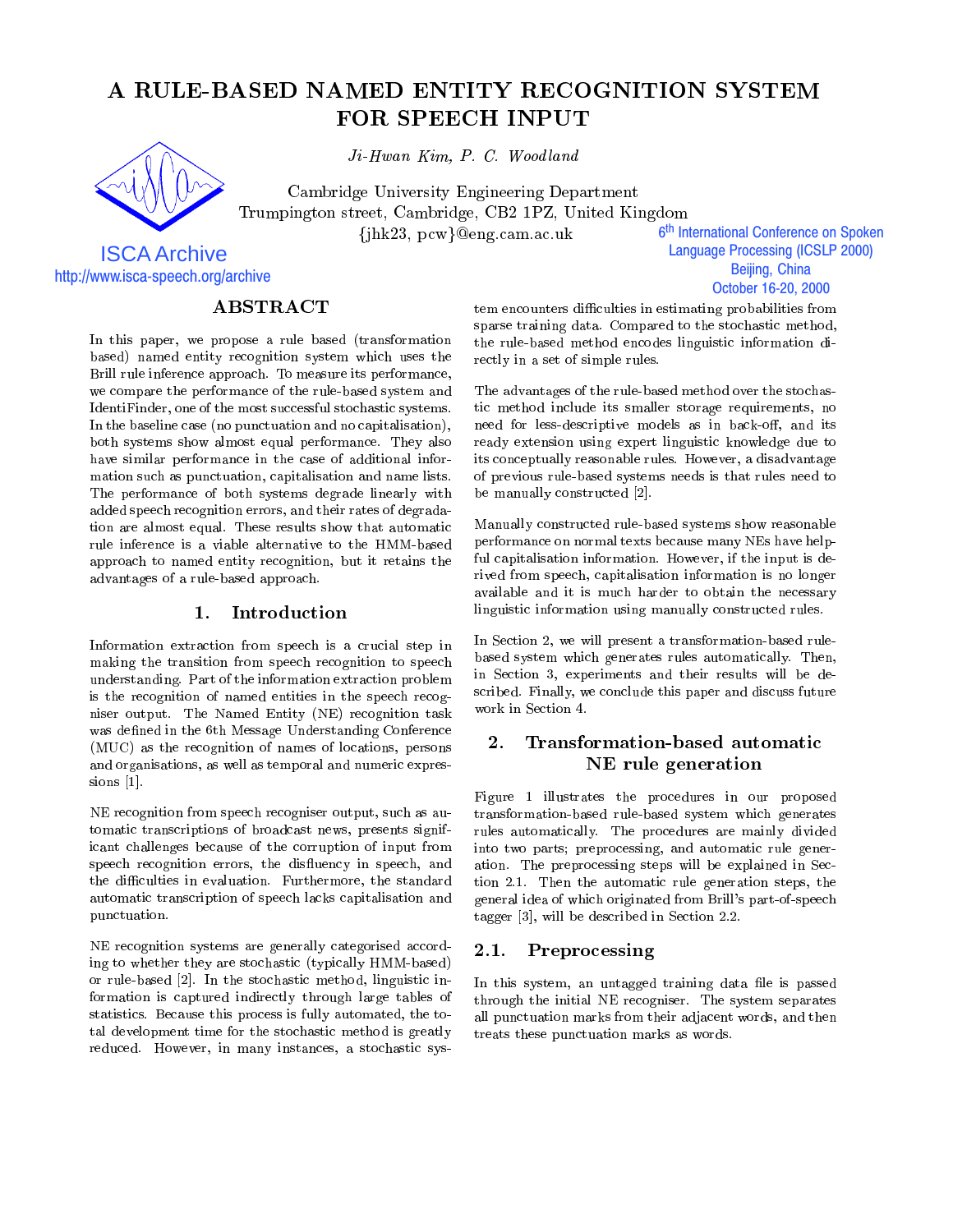

Figure 1: Procedures for preprocessing and rulegeneration

Characteristics of a word, called the word features, sometimes give important clues for NE recognition [4]. For ex ample, the capitalisation of the first character of a word, except for the first word of a sentence, gives that word a higher possibility of being a proper noun named entity word. Table 1 lists some possible word features. A deterministic computation must be able to be performed to obtain word features.

A fundamental restriction of the corpus-based approach to name finding is the relatively small number of names (of people, places, organisations etc.) observed in even a large training corpus [2]. Even with the use of an unknown word model, identification of these entities depends largely upon the presence of signalling words. An extension to this approach in our system is the use of lists of location names, first names, well-known surnames, organisations etc. The advantage of this approach is that many names can be included very quickly: an enormous corpus would be necessary in order to include the same number of names from normal text.

In our system, word features from name lists can be added as word features at the preprocessing stage. Table 2 shows word features from name lists.

| Type         | Descriptions                            |
|--------------|-----------------------------------------|
| Init_Cap     | Words with capitalised first character  |
|              | except first words of sentences         |
| All Cap      | Words with all capitalised characters   |
|              | (such as BBC) and having a word length  |
|              | greater than 2 letters                  |
| Not_In_Ent   | Words which are never used inside NEs   |
| $Ent\_In\_L$ | Words which are Not_In_Ent and          |
|              | which have the possibility of having an |
|              | entity word on their left side          |
| $Ent\_In\_R$ | Words which are Not_In_Ent and          |
|              | which have the possibility of having an |
|              | entity word on their right side         |
| Numeric      | Numeric words in the numeric dictionary |

Table 1: Word features

| Type | Description                                       |
|------|---------------------------------------------------|
|      | In P List   Words in the persons' name list       |
|      | In L List   Words in the locations' name list     |
|      | In O List   Words in the organisations' name list |

Table 2: Word features from name lists

#### $2.2.$ Rule-generation and testing

After these preprocessing steps are completed, automatic rule-generation starts with the assignment of the named entity class of every word with a non-named entity tag. Once the training data file has been passed through the initial NE recogniser, its assigned named entity classes are compared to the true named entity classes and errors are then counted. For all words whose named entity types are different from those which they should be, applicable rules to recognise these words correctly are generated and stored, and then applied, and the resulting number of improvements on the whole training data calculated. Applicable rules are generated according to their appropriate rule templates.

Table 3 shows examples of the rule templates. Rule templates consist of pairs of characters and a subscript.  $w, f$ , <sup>t</sup> denotes that templates are related to words, word features and word classes respectively. <sup>b</sup> indicates whether the word is combined with the previous word into a single NE word (if combined,  $b=1$  and if not,  $b=0$ ). Subscripts show the relative distance from the current word; that is 0 means the current word, -1 means the previous word and 1 means the next word. Each rule template has its own applicable range where the conditions of the rule are met. Our system uses 53 rule templates. The details of these 53 rules are described in [2].

Among all possible rules at each stage, the rule which causes the greatest improvement is applied to the current training data and the training data file is updated. If there is any change in word classes which affects any of the other rules, then the improvement of that other rule is also updated. In our system, the improvement is defined as the number of words which can obtain their correct word class after the rule is applied. These steps are repeated until no changes can be made to the rules so as to reduce the number of errors between the current named entity labels for the training data and the true named entity labels.

|                                                    | Rule+Range                     |                         |
|----------------------------------------------------|--------------------------------|-------------------------|
| $w_0$ f <sub>0</sub>   0   0   $,$                 | $w_0$ $f_{-1}$ [-1 0],         | $w_0$ $f_1$             |
| $w_0$ $w_1$   0                                    | $[-1 \ 0]$ .<br>$w_0$ $w_{-1}$ | $w_0$ $t_1$             |
| $w_0$ $t_{-1}$<br>$\left\vert -1\right\rangle$ 01. | $w_1$ $t_0$ [0 1].             | $w_{-1}$ t <sub>0</sub> |
|                                                    | $[-1\;0]$<br>$t_0$ $t_{-1}$    | $w_0$                   |

**Table 3:** Examples of developed rule templates (w:words; f word features; t:word classes). Subscripts define the distance from the current word and bracketed numbers indicate the range of rule application [start-offset from current word, end-offset from current word].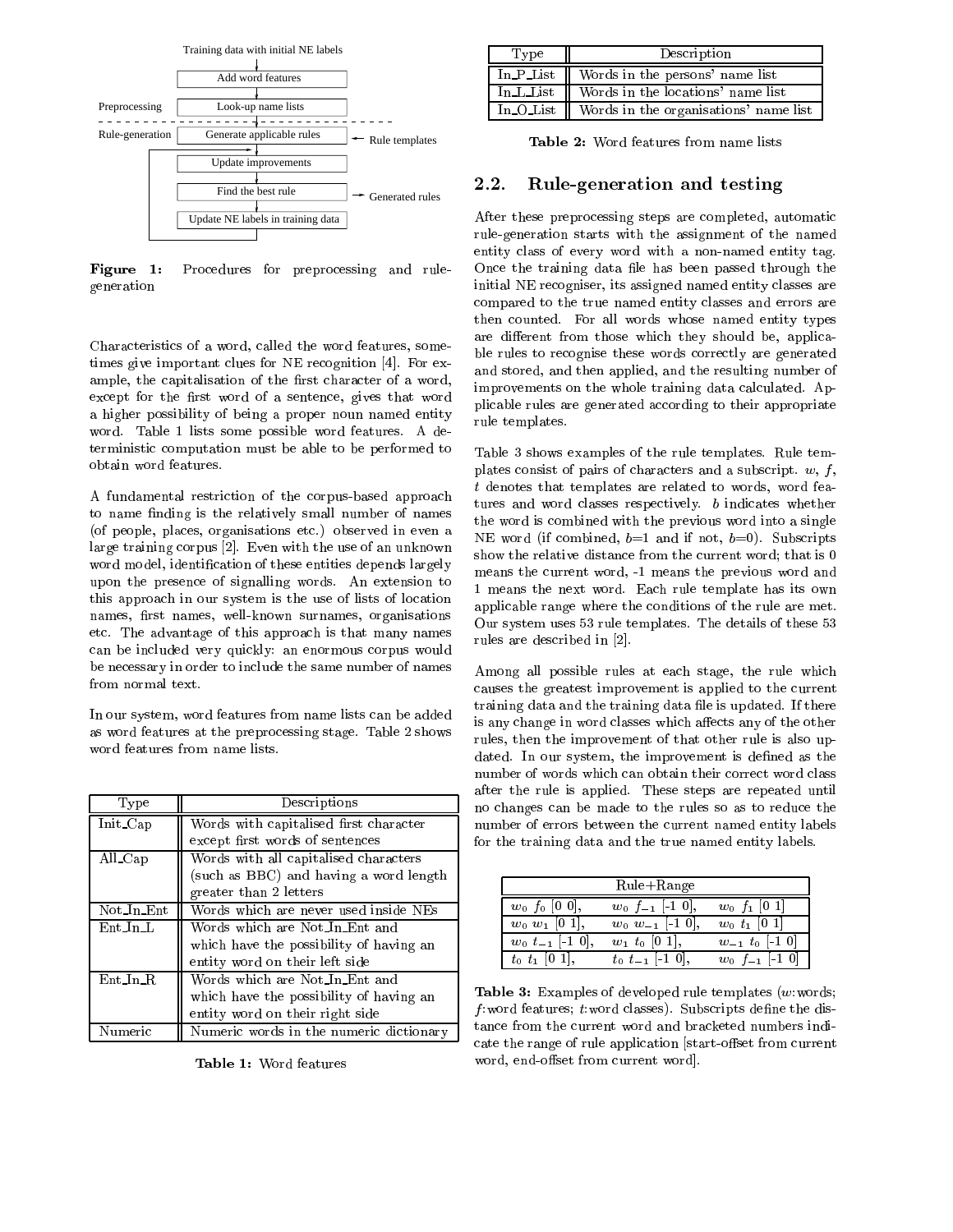In testing, the rules are applied to the input text one-byone according to a given order. If the conditions for a rule are met, then the rule is triggered and the word classes of the words are changed if necessary.

Particular importance must be given to the effect of words encountered in the test data which have not been seen in the training data. One way of improving the situation is to build separate rules for unknown words. In our system, unknown words are defined as those words which appear only once in the whole training data. If a sentence in the training data has more than one unknown word, then this sentence is duplicated and the unknown words are changed into the index for unknown words and the same rule generation procedures are then applied.

#### 3. Experiments

Broadcast news provides a good test-bed for speech recognition and information extraction systems, because such systems are intended to handle unanticipated speakers, a large vocabulary and various domains. A set of annotated broadcast news training data is available from BBN. It consists of the entire second 100 hours of the LDC-distributed Hub-4 broadcast news training data with NE tags, and was used in these experiments as training data. For testing, we used 3 hours of data from the NIST 1998 Hub-4 broadcast news benchmark tests. Further details about the databases are given in [2].

The systems are evaluated based on how well the entities in the hypothesis file agree with those in the reference file. Two important metrics for assessing the performance of an information extraction system are recall and precision. Recall (R) refers to how much of the information that should have been extracted is correctly extracted. Precision (P) refers to the reliability of the information extracted. These are defined as:

$$
P = \frac{\text{number of correct responses}}{\text{number of hypothesized responses}} \qquad (1) \qquad \text{base}
$$

and

$$
R = \frac{\text{number of correct responses}}{\text{number of tags in reference}} \tag{2}
$$

The F-measure is the uniformly weighted harmonic mean of precision and recall:

$$
F = \frac{RP}{(R+P)/2} \tag{3}
$$

The F-measure was used as the metric for assessing the performance. As a scorer, version 0.7 of the NIST HUB-4 IE scoring pipeline package was used.

#### 3.1. Experimental results

In order to measure the performance of our system, we compared its performance against IdentiFinder, BBN's HMM-based system which gave the best performance among the five systems that participated in the 1998 Hub-4 broadcast news benchmark tests [5, 6]. Compared to the results in the benchmark tests, the results of IdentiFinder shown in this paper differs slightly, because of differences in the amount of the training data [7] and preprocessing steps for the texts. Also, there may be a difference in the version of IdentiFinder used.

The last row in Table 4 shows the performance of each system for the baseline case (no punctuation, no capitalisation and no name lists). Compared to IdentiFinder, our rule-based system showed a small improvement of 0.12 in F-measure.

Next, the effect of punctuation was measured. Punctuation has a positive effect in NE recognition and increased the performance in F-measure for the rule-based system by 0.43 and for the IdentiFinder system by 0.74. The effect of capitalisation was also measured, and was shown to be helpful for NE recognition. It contributed 1.46 in Fmeasure for the rule-based system and 1.54 for the IdentiFinder system. Rows 7 and 4 of Table 4 show these results. The conditions of `Baseline+Punc' are punctuation, no capitalisation and no name lists. The conditions of `Baseline+Cap' are capitalisation, no name lists and no punctuation.

The effect of name lists was then tested. If more than one name list's elements are overlapped, then the system prefers the longer element. If the same word appears on more than one name list, then a precedence rule is applied. The location name list has the highest priority, the person name list has the next, and the organisation name list has the lowest. The effects of name lists are shown in row 6 of Table 4. They improve the performance of the rulebased system by 1.04 in terms of F-measure and that of IdentiFinder by 1.08.

Table 4 summarises the effects of capitalisation, punctuation and name lists on performance. From this summary,

|                        | F-measure  |       |
|------------------------|------------|-------|
| Conditions             | <b>RBS</b> | IDF   |
| $Baseline+Cap+NL+Punc$ | 91.34      | 91.45 |
| Baseline+Cap+NL        | 91.05      | 91.21 |
| $Baseline+Cap+Punc$    | 90.86      | 90.87 |
| $Baseline+Cap$         | 90.04      | 90.00 |
| Baseline+NL+Punc       | 90.07      | 90.10 |
| Baseline+NL            | 89.62      | 89.52 |
| Baseline+Punc          | 89.01      | 89.20 |
| <b>Baseline</b>        | 88.58      | 88.46 |

Table 4: Comparison of results (Cap: Capitalisation; NL: Name Lists; Punc: Punctuation; RBS: Rule-based system; IDF: IdentiFinder)